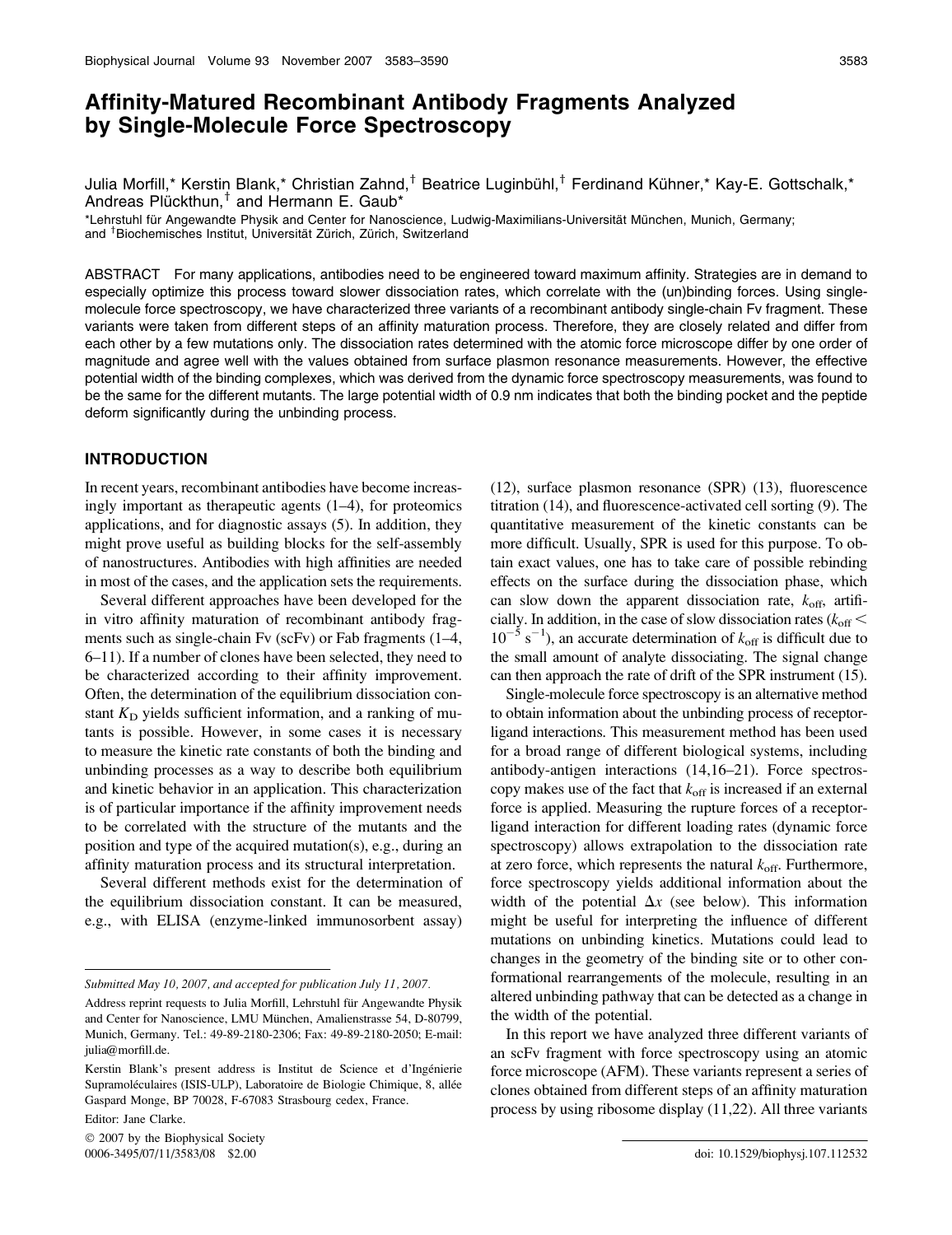bind the same peptide antigen, which is a random coil in solution. The crystal structure of a closely related variant complexed with the antigen has been determined (11). As the peptide forms an  $\alpha$ -helical structure in complex with the antibody fragment, the peptide is considered to undergo a conformational change upon binding and unbinding, giving rise to more complex unbinding pathways compared to the unbinding of small and compact ligands. The study described here focuses on two aspects. First, we address some methodological aspects of the AFM measurements, mainly dealing with data evaluation. The obtained data were used to compare two different methods for analyzing AFM measurements. Both methods are based on the well-established Bell-Evans model (23–25) and allow determination of the  $k_{\text{off}}$  and  $\Delta x$  values. In addition, the  $k_{\text{off}}$  values obtained from force spectroscopy measurements were compared with the  $k_{\text{off}}$  values determined by SPR. Second, as the variants only differ in a few amino acids it is possible to examine the influence of these mutations, acquired during the affinity maturation process, on  $k_{\text{off}}$  and  $\Delta x$ .

# MATERIALS AND METHODS

# Cloning, expression, and purification of the antibody fragments

The three scFv variants (C11, C11L34, and 52SR4) were expressed with a C-terminal His tag followed by a cysteine to allow site-specific immobilization of the scFv fragments. The plasmids for periplasmic expression were based on the pAK series (26). The gene for coexpression of the periplasmic chaperone Skp was introduced (27). The original His tag was replaced by a tag of six histidines followed by two glycines and a cysteine. For the expression and purification of the scFv variants, the protocol of Hanes et al. (22) was slightly modified. Briefly, the Escherichia coli strain SB536 was transformed with the plasmids. Cells were grown at  $25^{\circ}$ C in SB medium (20 g L $^{-1}$  tryptone, 10 g L $^{-1}$  yeast extract, 5 g L $^{-1}$  NaCl, 50 mM K<sub>2</sub>HPO<sub>4</sub>) containing 30  $\mu$ g ml<sup>-1</sup> chloramphenicol. Expression was induced with 1 mM isopropyl- $\beta$ -D-thiogalactopyranoside at an OD<sub>600</sub> between 1.0 and 1.5. The cells were harvested by centrifugation 3 h after induction. Cell disruption was achieved by French Press lysis. The scFv fragments were purified using two chromatography steps. After chromatography on a  $Ni<sup>2+</sup>$ -NTA column (Qiagen, Hilden, Germany) using standard protocols, the eluted fraction was directly loaded onto an affinity column with immobilized antigen. The fractions from the affinity column were dialyzed against coupling buffer (50 mM sodium phosphate, pH 7.2, 50 mM NaCl, 10 mM EDTA) and concentrated using Centricon YM-10 (Millipore, Eschborn, Germany). The actual concentration of the purified scFv fragments was determined by measuring the absorbance at 280 nm. The extinction coefficients of the different variants were calculated using the program Vector NTI (Invitrogen, Karlsruhe, Germany). The preparations of the purified proteins were adjusted to a concentration of  $0.8 \text{ mg ml}^{-1}$  and stored in aliquots at  $-80^{\circ}$ C.

# Preparation of slides and cantilevers for the AFM measurements

Poly(ethylene) glycol (PEG) was used as a spacer between the biomolecules and the surfaces. Due to its properties, PEG is an ideal spacer for force spectroscopy measurements (14,16,19,21,28–30). It provides protein-resistant surfaces (31), thereby reducing the number of nonspecific binding events. In addition, PEG shows a characteristic force-extension curve, allowing discrimination between specific and nonspecific interactions during data analysis. The scFv fragments possessing a C-terminal Cys were immobilized on an amino-functionalized slide using a heterobifunctional NHS-PEGmaleimide (molecular mass 5000 g/mol; Nektar, Huntsville, AL). The peptide GCN4(7P14P) (RMKQLEPKVEELLPKNYHLENEVARLKKL VGER), which has been used for the generation and affinity-maturation of antibodies, was used for the force spectroscopy measurements (11,22,32). A cysteine residue followed by three glycines was attached to the N-terminus during peptide synthesis (Jerini Peptide Technologies, Berlin, Germany). The Cys was used to couple the peptide to an amino-functionalized cantilever, again using the NHS-PEG-maleimide spacer (Fig. 1).

The cantilevers (Bio-lever, Olympus, Tokyo, Japan) were cleaned and functionalized as described (21). However, instead of epoxy-functionalized cantilevers, amino-modified surfaces were prepared using 3-aminopropyldimethylethoxysilane (ABCR, Karlsruhe, Germany). Commercially available amino-functionalized slides (Slide A, Nexterion, Mainz, Germany) were



FIGURE 1 Experimental setup. The antibody fragments having a C-terminal cysteine were covalently immobilized onto amino-functionalized glass slides using a heterobifunctional PEG spacer. The same coupling chemistry was used for immobilizing the peptide on the cantilever.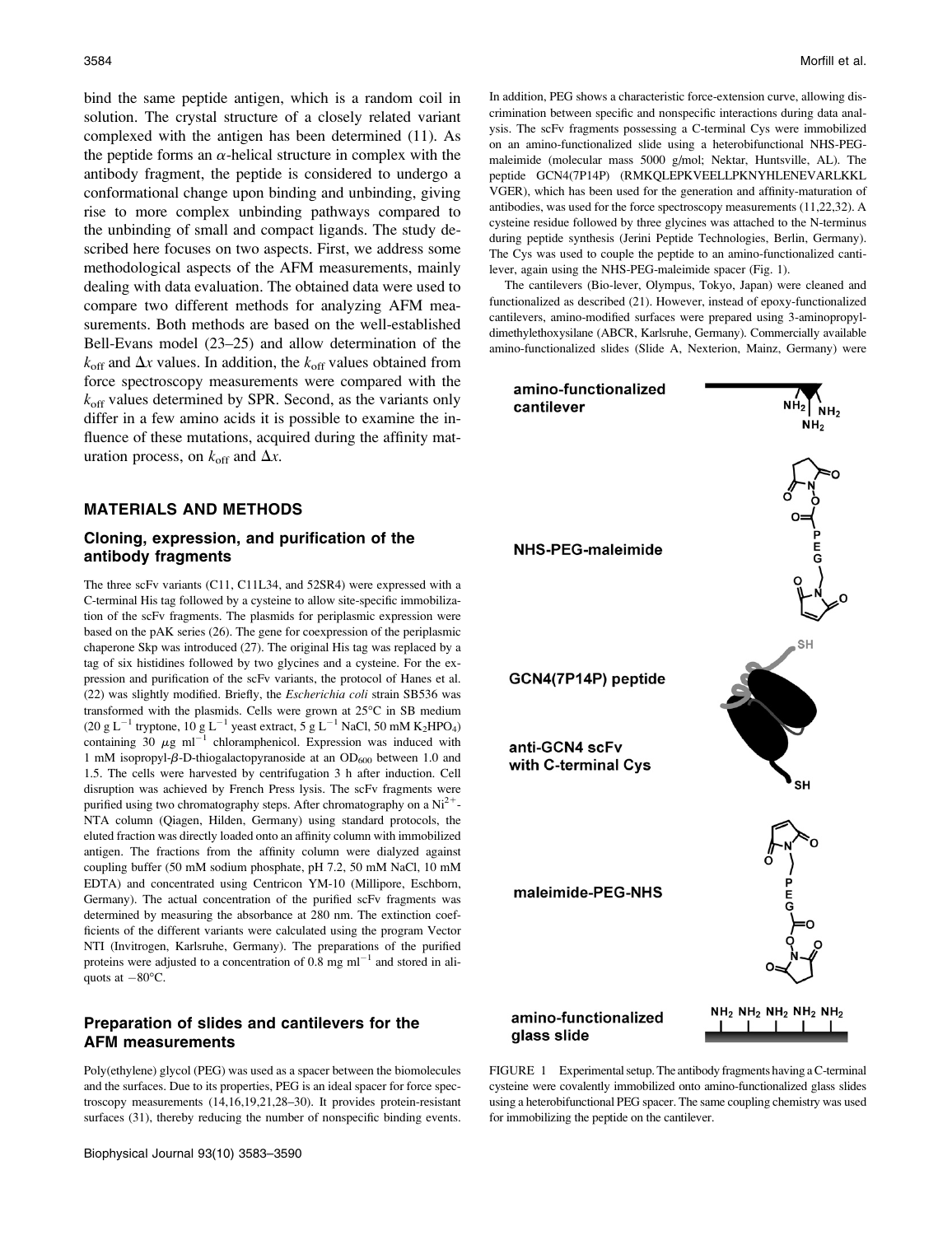used. For the next steps, both surfaces (slide and cantilever) were treated in parallel as described (33). Briefly, they were incubated in borate buffer, pH 8.5, to increase the fraction of unprotonated amino groups for coupling to the NHS groups of the PEG. NHS-PEG-maleimide was dissolved at a concentration of 50 mM in borate buffer at pH 8.5 and incubated on the surfaces for 1 h. In parallel, the peptide and one of the scFv fragments were reduced using TCEP beads (Perbio Science, Bonn, Germany) to generate free thiols. After washing both surfaces with ultrapure water, a solution of the peptide (200  $\mu$ M) was incubated on the cantilever and a solution of the scFv fragment (0.13 mg/ml) was incubated on the slide for 1 h. Finally, both surfaces were rinsed with phosphate-buffered saline (PBS) (10 mM Na phosphate, pH 7.4, 137 mM NaCl, 2.7 mM KCl) to remove noncovalently bound material and stored in PBS until use.

#### Force spectroscopy

All force measurements were performed with a MFP-1D AFM (Asylum Research, Santa Barbara, CA) at room temperature in PBS. Cantilever spring constants ranged from 6 to 8 pN/nm (B-Bio-Lever) and were measured as described previously (34,35). During one experiment, the approach and retract velocity were held constant, whereas the applied force was adjusted by changing the distance between the cantilever tip and the surface to obtain single binding events. To achieve good statistics, several hundreds of approachretract cycles were carried out. To obtain measurements over a broad range of different loading rates, several experiments were performed, each at a different retract velocity ranging from 50 nm/s to 10  $\mu$ m/s.

## Data extraction

The obtained data was converted into force-extension curves. From these force-extension curves, the rupture force (the force at which the antibodyantigen complex ruptures), the rupture length, and the corresponding loading rate were determined using the program Igor Pro 5.0 (Wavemetrics, Lake Oswego, OR) and a custom-written set of procedures. The rupture force was determined as described previously (24,25). The loading rate was determined using the two-state freely jointed chain fit to the force-extension curve, according to previous studies (36).

#### Data analysis

To analyze the data set obtained from one experiment, which was recorded at a constant retract velocity, the rupture forces, rupture lengths, and loading rates were plotted in three histograms. The loading rates were plotted logarithmically. The histograms were analyzed with two methods based on the Bell-Evans model (23–25). The first method refers to the basis of dynamic force spectroscopy and has been applied broadly in the past to analyze force spectroscopy data. The histograms of the force and the loading rate (plotted logarithmically) for each data set, i.e., for each retract velocity, were fitted with a Gaussian distribution to determine the maxima. Finally, these obtained maxima of the Gaussian distributions were plotted in a force versus loading rate diagram. The maximum force (from the Gaussian distribution of the force histogram) represents the most probable force  $F^*$ :

$$
F^* = \frac{k_B \times T}{\Delta x} \ln \frac{\dot{F} \times \Delta x}{k_B \times T \times k_{\text{off}}},\tag{1}
$$

where  $k_B$  is the Boltzmann constant, T the temperature,  $\Delta x$  the potential width,  $k_{off}$  the natural dissociation rate at zero force, and  $\dot{F}$ , equal to  $dF/dt$ , is the loading rate. From a linear fit of the force versus loading rate (pictured logarithmically) plot and Eq. 1,  $k_{off}$  and  $\Delta x$  of the antibody-antigen complex can be determined.

Whereas the first analysis method requires measurements at different retract velocities, the values for  $k_{\text{off}}$  and  $\Delta x$  can be obtained from one data set measured at one retract velocity when using the second analysis method. The second method was introduced by Friedsam et al. (25) and takes into account

a distribution of spacer lengths of the used PEG. The bond rupture probability density function  $p(F)$  was calculated according to Eq. 2 for every spacer length in the measured rupture-length histogram:

$$
p(F) = k_{\text{off}} \times \exp\left(\frac{F \times \Delta x}{k_{\text{B}} \times T}\right) \frac{1}{\dot{F}}
$$
  
 
$$
\times \exp\left(-k_{\text{off}} \int_0^F dF' \exp\left(\frac{F' \times \Delta x}{k_{\text{B}} \times T}\right) \frac{1}{\dot{F}}\right).
$$
 (2)

These  $p(F)$  functions were weighted according to their occurrence in the rupture-length histogram and finally added up. This results in a semihypothetical rupture-force histogram based on the two input parameters  $k_{\text{off}}$  and  $\Delta x$ , which were varied to find the best fit to the measured rupture-force histogram. Additionally, to account for the detection noise, the probability density function,  $p(F)$ , was convolved with a Gaussian distribution. The standard deviation of the Gaussian distribution equals the typical noise value of the cantilever, which was used in the experiment (37).

The main difference between these two analysis methods is that the first method only uses the maxima of the force and loading-rate distributions for the fit procedure. As a consequence, the spacer length of the PEG spacer is averaged, which therefore results in an averaged loading rate. In contrast, the second method takes into account a certain spacer-length distribution. In addition, with the second method, the force histogram is fitted directly with the probability density function and therefore considers the shape of the histogram. To analyze the experimentally obtained data using the second method, it is extremely important to eliminate nonspecific interactions during data analysis, as they can shift or broaden the force histogram. This would lead to incorrect fit values for  $k_{\text{off}}$  and  $\Delta x$ .

## Proof of specificity

To prove the specificity of the force spectroscopy measurements, experiments were performed either without the antibody fragment or without the peptide. By measuring the antibody fragment, attached to the surface, against a cantilever tip passivated with PEG,  $>1000$  force-extension curves were recorded. Thereby,  $\langle 1\%$  nonspecific interactions were detected. The measurements without the peptide led to similar results.

#### SPR measurements

For the measurement of  $k_{\text{off}}$  (25°C) of the scFv fragments with a Biacore 3000 instrument (BIAcore, Freiburg, Germany), two different assay formats were used: 1), an antigen-immobilized assay for clone C11; and 2), an antibody-immobilized assay for the clones C11L34 and 52SR4. For both formats, a CM5 sensor chip (BIAcore) was modified via amine coupling according to the manufacturer's protocol. For assay format 1, biotinylated peptide GCN4(7P14P) (22) was bound to the amine-coupled neutravidin (Perbio Science, Lausanne, Switzerland) surface to a final signal intensity of 20 RU. Clone C11 was diluted in HBST buffer (20 mM Hepes, pH 7.2, 150 mM NaCl, 0.005% Tween 20) to final concentrations of 20–100 nM and injected on the chip. For format 2, either clone C11L34 or clone 52SR4 was amine-coupled to the surface to a final signal intensity of 100–300 RU. A series of GCN4(7P14P) peptide solutions in HBST buffer in the range 50– 0.023 nM, using threefold dilutions, was injected on the chip. After binding, dissociation was followed at a flow rate of 100  $\mu$ l/min and 50  $\mu$ l/min for assay formats 1 and 2, respectively. The dissociation phase was fitted globally, using the single-exponential fit function of the program SigmaPlot or Clamp, alternatively.

## RESULTS

The antibody fragments used in our study are closely related and have been described previously (11,22). They all bind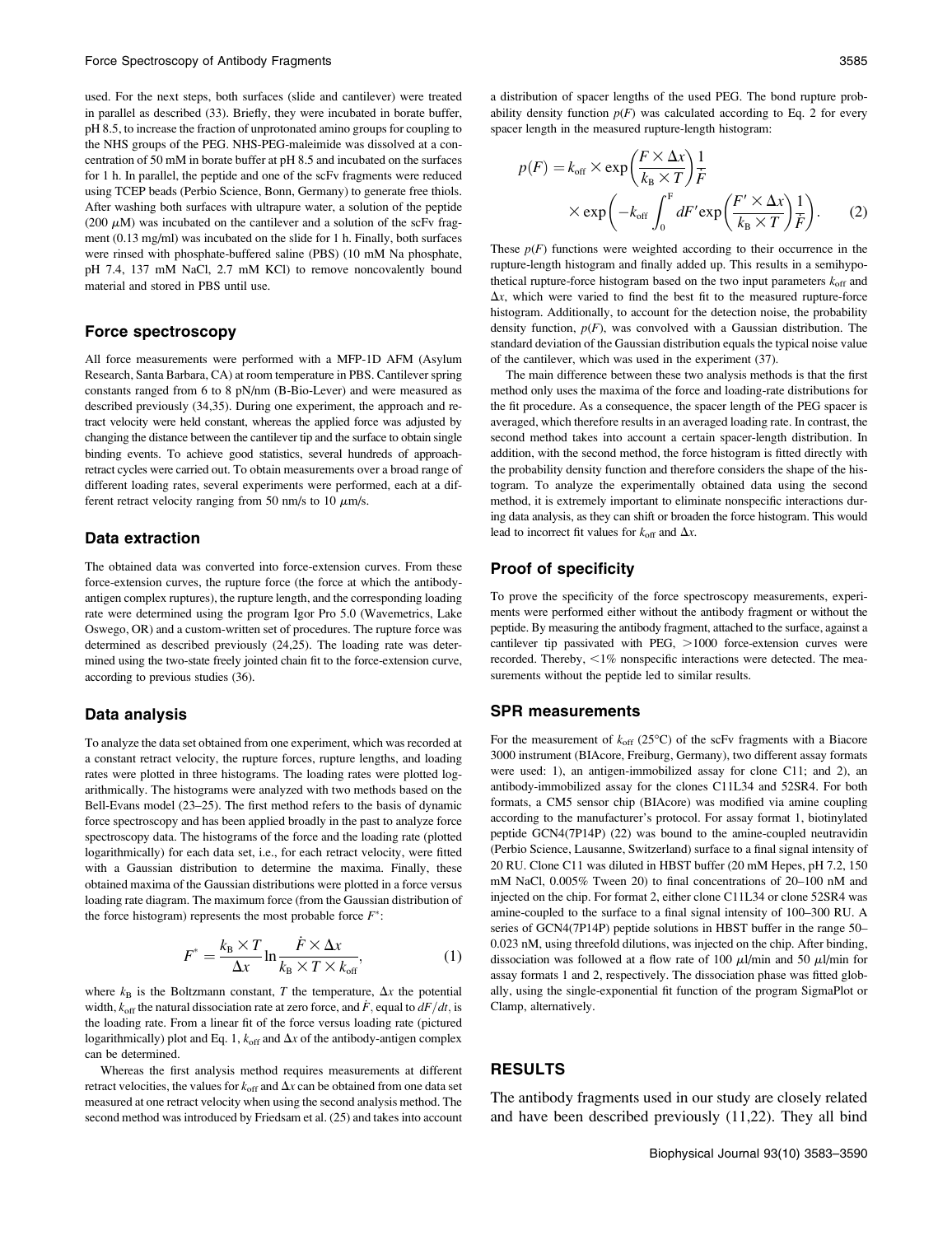the same peptide antigen, which has been derived from the transcription factor GCN4. For a better understanding, we briefly summarize the positions (Table 1) and the influence of the mutations. The antibody fragments differ in a few amino acids only. Starting from clone C11, clone C11L34 has one mutation. Compared to clone C11L34, clone 52SR4 has four additional mutations. The mutated amino acids do not interact directly with the antigen, although three of them are located in the complementarity determining regions (CDRs). Mutation L42 ( $N \rightarrow S$ ; AHo numbering scheme (38)), which has already been introduced into clone C11L34, may reduce the flexibility of CDR L1 and may allow a more favorable domain orientation. Mutation L107  $(A \rightarrow V)$  of clone 52SR4 lies in close proximity to mutation L42 and therefore might contribute to this effect. Therefore, these two mutations are thought to influence the loop position and/or geometry and the relative domain orientation and thereby optimize the binding geometry. Most likely, mutation L135  $(N \rightarrow D)$  in clone 52SR4) has a different effect. The exchange of asparagine to aspartic acid introduces a negative charge. This charged residue might be able to establish an electrostatic interaction with the peptide, as the peptide has a positive charge at the corresponding position (K15 in the original peptide). From the structure, it appears that the mutations L13  $(T \rightarrow S$  in clone 52SR4) and H30 (S $\rightarrow$ L in clone 52SR4) only have a small contribution to the affinity.

To analyze the interaction of the variants with their peptide antigen, force spectroscopy measurements were performed using an atomic force microscope (AFM). To be able to compare the two different analysis methods for the AFM data (see Materials and Methods) and the data from the surface plasmon resonance (SPR) measurements, it was essential to minimize nonspecific interactions and to ensure that only specific and single antibody-peptide interactions were analyzed. As an effective approach to discriminate nonspecific interactions, we chose to attach both the antibody fragment and the peptide via PEG, which is known to provide protein-resistant surfaces. The antibody fragment was coupled to a surface containing covalently attached PEG and the peptide was immobilized onto the cantilever tip in the same way (Fig. 1). An additional advantage of this approach is that PEG acts as an elastic spacer with a known length. When the PEG spacers are stretched, the elastic properties of this molecule lead to a characteristic extension curve, which can be fitted with the two-state freely jointed chain (FJC) fit with the values from the literature (36). Specific interactions were thus selected by considering only those extension curves that show the appropriate length and the characteristic shape of the PEG spacers.

In all experiments, the surface was approached with the tip of the cantilever, allowing the antibody-peptide complex to bind. Subsequently, the cantilever was retracted and the antibody-peptide complex was loaded with an increasing force until the complex finally ruptured and the cantilever relaxed back into its equilibrium position. The force applied to this complex was recorded as a function of the distance between the cantilever tip and the surface. Fig. 2 shows a series of typical force-extension curves representing the interaction between clone C11 and the peptide. To obtain good statistics, several hundred force-extension curves were recorded for all three variants. From these curves, the rupture force, rupture length, and corresponding loading rate were determined. Fig. 3  $\alpha$  shows the rupture-force, Fig. 3  $\beta$  the rupture-length, and Fig. 3  $c$  the loading-rate distributions for the interaction of clone C11 with the peptide, measured at a retract velocity of 1000 nm/s. The rupture-force histogram in Fig.  $3a$  was fitted with a Gaussian distribution (*dotted curve*) and exhibits a most probable force of 55.6 pN. The Gaussian distribution of the histogram of the loading rates (plotted logarithmically) (Fig. 3 c) shows a maximum at 2697 pN  $s^{-1}$ . The maxima of the force and the loading-rate distributions were determined for a large range of loading rates, and in the following step were plotted in a force versus loading rate (pictured logarithmically) diagram (first analysis method). The determination of  $k_{off}$  and  $\Delta x$  from a linear fit to these data points using Eq. 1 is described in Materials and Methods. The measurements of clone C11 resulted in a  $k_{off}$  of (3.9  $\pm$  5.7)  $\times$  10<sup>-3</sup> s<sup>-1</sup> and a  $\Delta x$  of (0.88  $\pm$  0.12) nm. For a complete analysis of the experimental results, all data sets for the three variants were examined by the first analysis method, using Eq. 1 (Fig. 4). The obtained values for  $k_{off}$  and  $\Delta x$  for all three variants are listed in Table 1.

Additionally, the measured rupture-force distributions for all three variants were analyzed using the second analysis

| Clone  | <b>Mutations</b>                                                                                                                        | AFM analysis method 1            |                 | AFM analysis method $2*$         |                 | <b>SPR</b>                       |
|--------|-----------------------------------------------------------------------------------------------------------------------------------------|----------------------------------|-----------------|----------------------------------|-----------------|----------------------------------|
|        |                                                                                                                                         | $k_{\rm off}$ (s <sup>-1</sup> ) | $\Delta x$ (nm) | $k_{\rm off}$ (s <sup>-1</sup> ) | $\Delta x$ (nm) | $k_{\rm off}$ (s <sup>-1</sup> ) |
| C11    | None                                                                                                                                    | $(3.9 \pm 5.7) \times 10^{-3}$   | $0.88 \pm 0.12$ | $(1.0 \pm 0.3) \times 10^{-3}$   | $0.90 \pm 0.02$ | $2.9 \times 10^{-3}$             |
| C11L34 | L42 $(N \rightarrow S)$                                                                                                                 | $(4.9 \pm 7.2) \times 10^{-4}$   | $0.90 \pm 0.10$ | $(2.0 \pm 1.0) \times 10^{-4}$   | $1.00 \pm 0.10$ | $3.0 \times 10^{-4}$             |
| 52SR4  | L13 $(T \rightarrow S)$<br>L42 $(N \rightarrow S)$<br>L107 $(A \rightarrow V)$<br>L135 ( $N \rightarrow D$ )<br>H30 $(S \rightarrow L)$ | $(8.2 \pm 7.9) \times 10^{-4}$   | $0.92 \pm 0.07$ | $(5.0 \pm 2.0) \times 10^{-4}$   | $0.86 \pm 0.04$ | $1.6 \times 10^{-4}$             |

TABLE 1 Summary of the results obtained for the three different clones

\* $k_{\text{off}}$  and  $\Delta x$  for the analysis method 2 have been determined for  $dF/dt$  between 80 and 90 pN s<sup>-1</sup>.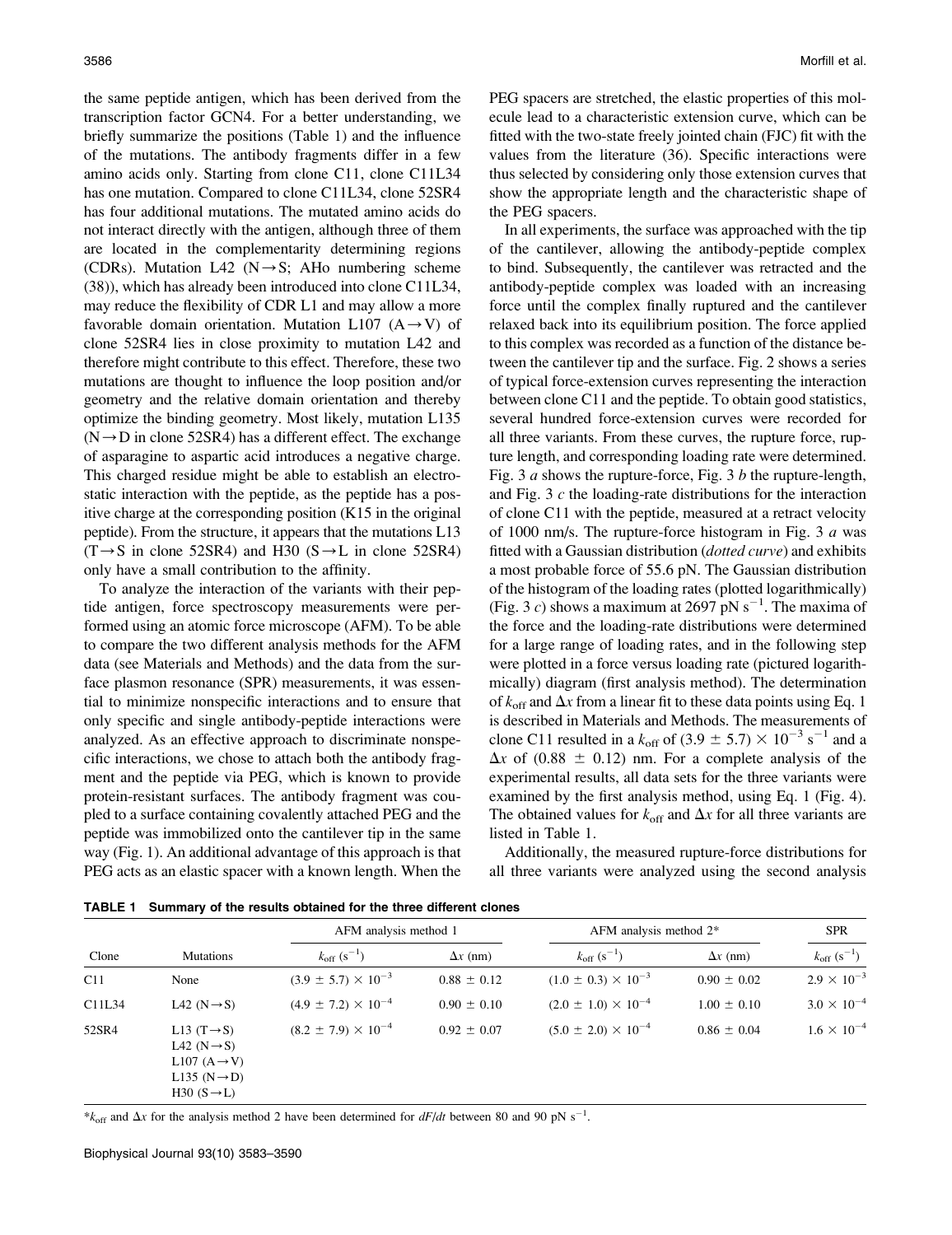

FIGURE 2 Example of seven typical force-extension curves. The forceextension curves show the rupture event of the scFv C11 peptide complex, experimentally recorded at a retract velocity of 1000 nm/s. The elastic behavior of the spacer PEG can be described using the two-state FJC fit (solid curve) with the values from the literature (36). The values for the rupture force, rupture length, and corresponding loading rate were obtained from these force-extension curves.

method based on the probability density function  $p(F)$  (Eq. 2). The respective fit for the presented data set of clone C11 is shown in Fig. 3 (solid curve). For this clone, the second analysis method resulted in a  $\Delta x$  of (0.9  $\pm$  0.03) nm and a  $k_{\text{off}}$ of  $(2.0 \pm 3.0) \times 10^{-3}$  s<sup>-1</sup>. To be able to compare the obtained values for  $k_{\text{off}}$  and  $\Delta x$  for all the variants, we performed an analysis for similar loading rates in the lower range  $\frac{dF}{dt}$ between 80 and 90 pN  $s^{-1}$ ). The values for all three variants are also listed in Table 1. A comparison of the three different variants shows that the  $\Delta x$  and  $k_{\text{off}}$  values, determined using the first and second analysis methods, are identical within the analysis error (first analysis method). The values for  $k_{off}$ obtained from the SPR measurements are also summarized in Table 1. Within experimental error, both methods (AFM and SPR) exhibit consistent values for  $k_{off}$  for all three variants.

A statistical analysis of the results obtained from the first analysis method using the AFM was performed using Student's *t*-tests. The potential widths  $\Delta x$  of the three variants have been determined from the corresponding slopes of the linear fits (see Materials and Methods), which are identical with a probability of 96%. Thus, none of the mutations changes the potential width,  $\Delta x$ , significantly. In contrast, the dissociation rates,  $k_{\text{off}}$ , were determined from the interpolation to zero force. Since the slopes are identical, the significance in the difference in  $k_{\text{off}}$  can be obtained from the intersections of the linear fits with the ordinate.

These intersections for clones C11 and C11L34 are different with a probability of 66%. This rather low value results from the lack of data points at very low loading rates



FIGURE 3 Example of the obtained rupture-force, rupture-length, and loading-rate distributions. (a) Rupture-force histogram of the scFv C11 peptide complex. The rupture-force histogram contains 859 rupture events and was fitted with a Gaussian curve (dotted curve). Additionally, the obtained ruptureforce distribution was compared with the calculated probability density function  $p(F)$  (solid curve) with  $\Delta x = (0.9 \pm 0.03)$  nm and  $k_{\text{off}} = (2.0 \pm 3.0)$  $\times$  10<sup>-3</sup> s<sup>-1</sup>, as described in Materials and Methods. Within the analysis error, the values for  $\Delta x$  and  $k_{\text{off}}$  are identical for both analysis methods (experimental data obtained from the first analysis method are shown in Fig. 4). (b) Rupturelength histogram of the scFv C11 peptide complex. (c) Histogram of the loading rates of the scFv C11 peptide complex, plotted logarithmically. This histogram was fitted with a Gaussian curve (dotted curve) and additionally compared with the calculated probability density function  $p(\ln F)$  (solid curve).

that are not accessible with the AFM. Since the AFM data from the first and second analysis methods are in full accordance with the SPR results, a comparison of the  $k_{\text{off}}$  values clearly reveals that clone C11L34 has a slower dissociation rate than clone C11 (5–8-fold). This is the consequence of one single-point mutation at the end of CDR L1 of the  $V<sub>L</sub>$ domain. Clones C11L34 and 52SR4 differ in four amino acids. However, these mutations do not show any significant influence on  $k_{\text{off}}$ .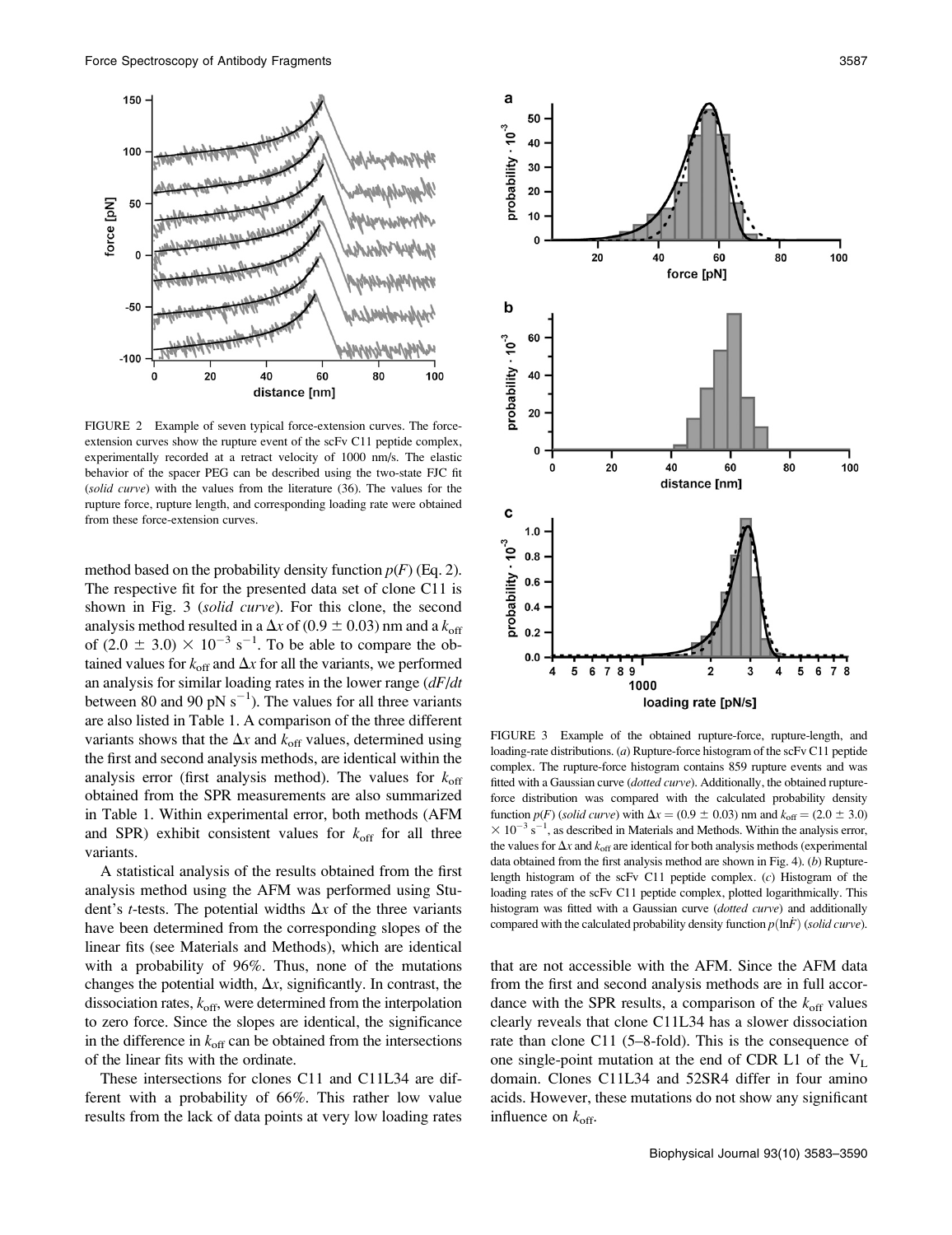

FIGURE 4 Diagram showing the most probable rupture force plotted against the corresponding loading rate (pictured logarithmically) for all three scFv-peptide complexes. The data points were gained from the Gaussian fits of the rupture-force histogram and the histogram of loading rates, plotted logarithmically. The black data points  $($  $)$  correspond to the scFv C11 peptide complex. These data points were fitted to a straight line (black dotted *curve*). From this linear fit,  $\Delta x = (0.88 \pm 0.12)$  nm and  $k_{\text{off}} = (3.9 \pm 5.7) \times$  $10^{-3}$  s<sup>-1</sup> were obtained. The dark gray data set ( $\bullet$ ) was measured for the forced dissociation of the scFv C11L34 peptide complex. From the linear fit (*dark gray*),  $\Delta x = (0.90 \pm 0.10)$  nm and  $k_{off} = (4.9 \pm 7.2) \times 10^{-4}$  s<sup>-1</sup> were obtained. Finally, the scFv 52SR4 peptide complex, plotted with light gray data points ( $\triangle$ ) and the linear fit (light gray dashed curve) gave  $\Delta x =$  $(0.92 \pm 0.07)$  nm and  $k_{off} = (8.2 \pm 7.9) \times 10^{-4}$  s<sup>-1</sup>.

## **DISCUSSION**

Receptor-ligand interactions often display a marked deviation from the linear relation between the unbinding force and the logarithm of the force-loading rate, predicted by the Bell-Evans model. Biotin-Avidin (39) and digoxigenin-antibody interactions (21) are prominent examples, where two barriers in series are suggested due to the marked nonlinearity. Alternatively, other models based on the Kramers theory (40,41) are discussed. For the antibody-peptide system investigated here, we found that the simplest level of analysis, which is based on a mechanothermally activated transition in a twolevel system, already provided a satisfactory description of the unbinding process: for each mutant, the plot in Fig. 4 revealed a linear relation, showing virtually indistinguishable slopes and a separation of the intersections at zero force.

However, this simple approach has two severe drawbacks: it requires the measurement of a series of data points for a wide spectrum of force-loading rates and it assumes a monodisperse spacer length. This has only a limited validity if polymeric spacers, such as PEG, are used (as in this study). We therefore also employed a second method, which analyzes the shape of the rupture-force histogram and requires only one loading rate. We found that this method provided more accurate results (see Table 1), as it considers the distribution of the spacer lengths (25). For all three variants used in this study, the  $k_{off}$  and  $\Delta x$  values agreed well for both analysis methods for slow loading rates. In general, the second analysis method may also be applied to faster loading rates (data not shown). However, for faster loading rates, the experimental noise increases and, therefore, additional correction factors would have to be included for analysis of the data (37). In addition, one should keep in mind that the Bell-Evans model assumes a constant  $\Delta x$  over the entire range of loading rates, which is probably not the case for most receptor-ligand systems. Therefore, using the second analysis method for slow loading rates ensures that the potential width is not changed, as the system is still close to equilibrium.

Last but not least, this second method also reduces the experimental effort significantly, as the potential width and the dissociation rate are obtained from one experiment at one loading rate only, thereby making the method competitive with SPR measurements. This is particularly true in view of the rebinding problems that may hamper SPR analysis for very low  $k_{off}$  values. A decreasing  $k_{off}$  results in an increasing binding force, thus making this regime favorable for singlemolecule force spectroscopy. The main advantage, however, lies in the accessibility of an otherwise not measurable parameter of receptor-ligand interactions: their potential width,  $\Delta x$ .

The most remarkable finding of our study is that the different variants have a more or less identical potential width, which is calculated from the indistinguishable slopes of the linear fits of the different clones. Although, in the Bell-Evans model, the potential width is only a rough measure of the steepness of the binding potential or, in other words, a measure of how far the binding complex can be stretched and deformed until it finally ruptures, this finding leads to the conclusion that neither the geometry of the binding site nor the unbinding pathways were significantly affected by the mutations introduced during the affinity-maturation process. Compared to the potential width of the well characterized antifluorescein scFv fragments (14,42,43), the value for  $\Delta x$ obtained for the system analyzed here is significantly higher. In addition, for the fluorescein system a correlation between  $\Delta x$  and  $k_{\text{off}}$  was observed, which is not the case for the variants investigated here. When comparing both systems, one has to keep in mind that there are three significant differences. First, in the fluorescein system the mutations are mainly located in the binding sites of the scFv fragments. Second, in the fluorescein system, affinity-matured scFv fragments were taken as a starting point and systematic mutations were made to reduce the number of contacts in the binding site. In the study presented here, a starting clone was improved sequentially by directed evolution. And finally, fluorescein is a very rigid antigen, which cannot adopt multiple conformations. In contrast, the peptide antigen of the system described here is a random coil in solution and has an  $\alpha$ -helical structure in complex with the antibody fragment.

Considering these aspects, the observed differences for  $\Delta x$ can be rationalized as follows: during the forced unbinding, one or both binding partners can be deformed in the direction of the applied force. If a certain point is reached, the deformation is so large that the complex dissociates. In the case of the antifluorescein scFvs, the number and quality of the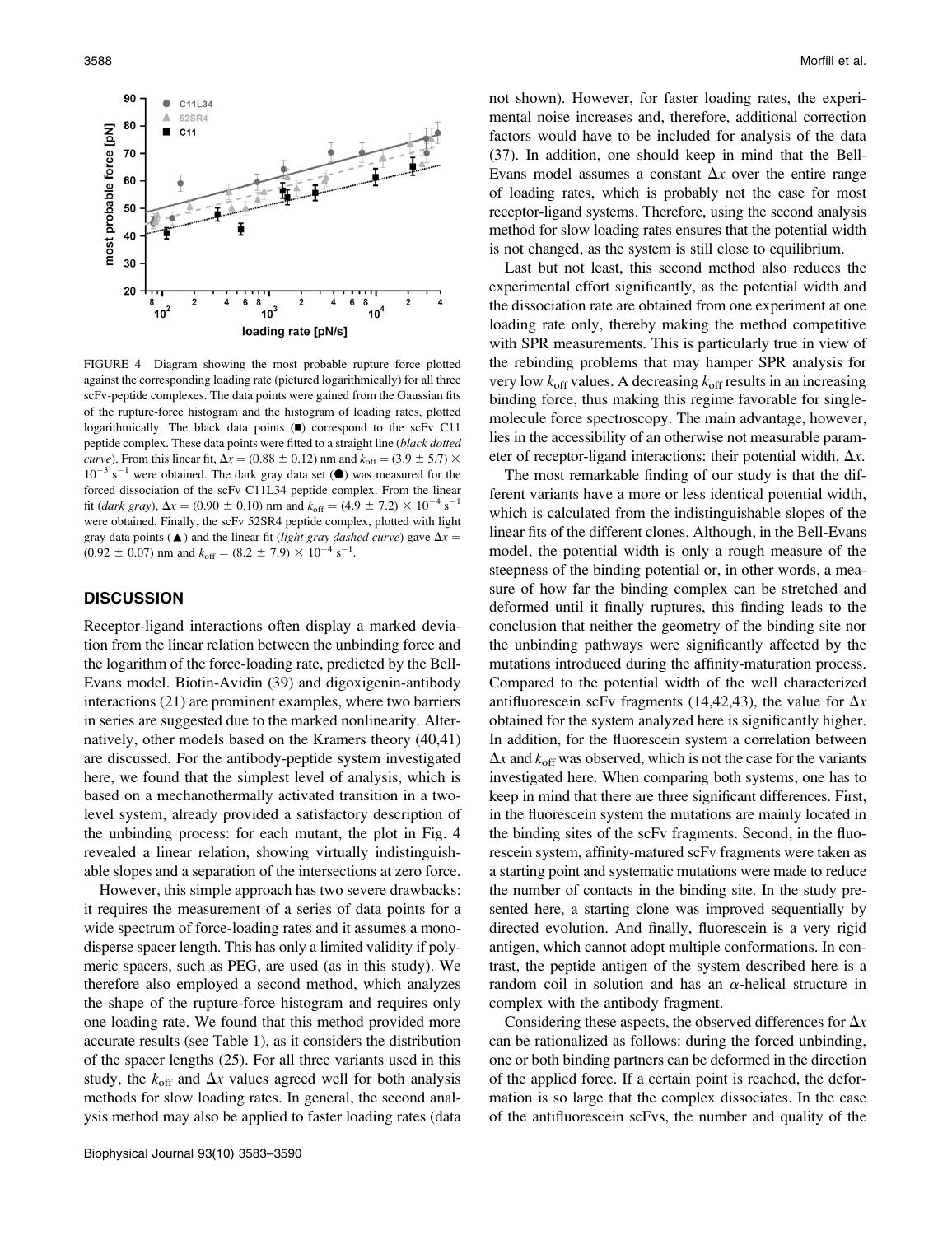contacts in the binding site differs among the analyzed scFvs. As fluorescein is a rigid antigen, only the scFv fragment itself can respond to the applied force. Therefore, by stretching the scFv fragment with an externally applied force, it is deformed in the direction of the force. Finally, the contacts in the binding site cannot resist the force any longer, and the complex ruptures. Therefore, the correlation between  $\Delta x$  and  $k_{\text{off}}$  can be explained by the fact that a complex with a higher  $k_{\text{off}}$  is stabilized by a lower number of contacts and can withstand smaller deformations until the complex dissociates.

However, for the system investigated here, the antigen is extremely flexible. The helical peptide is most likely stretched along its axis, so that a deformation can be induced easily by applying force. In addition, a deformation of the scFv, as observed for the antifluorescein scFvs (42), might occur. That the values for  $\Delta x$  are identical leads to the conclusion that the unbinding process is the same for all variants: before the antibody-peptide complex finally dissociates, the peptide has to be stretched far enough to destabilize the complex. This point of destabilization is identical for the variants. As no additional contacts have been introduced in the binding site during the affinity-maturation process, a stabilization of the complex is only conceivable if the binding site is more rigid and possesses a higher resistance to the applied force. This can be realized with a lower  $k_{off}$  value. Indeed, the only relevant mutation that improves  $k_{\text{off}}$  among the mutants examined here is the mutation in clone C11L34, which is assumed to reduce the flexibility of CDR L1. This interpretation can also be supported by the fact that the flexibility of the binding pocket can be reduced during the affinity maturation process in vivo, as found in other antibody systems (44–46).

This latter finding is an interesting aspect of the affinity maturation process. However, more data from more, different variants would be needed to investigate whether evolution to higher affinity generally results in more rigid binding sites. Furthermore, it would be of great interest to investigate the forced unbinding process of the antibody-peptide system in much greater detail. As the structure of the complex is known, molecular dynamics simulations in combination with additional experiments can provide further insights (42,43,47). For example, it would be interesting to measure whether truncated or mutated peptides show an altered potential width. In addition, the system investigated here is an interesting model system to investigate whether the unbinding pathway is influenced by the direction of the applied force. This can be easily tested by changing the site of attachment of the peptide. A more detailed understanding of the response of biological systems to externally applied forces is of great importance. Even thermodynamically very stable complexes can rupture at low forces, and, conversely, complexes with identical dissociation rates can withstand a broad range of forces depending on the potential width. As more and more systems are discovered that respond to forces in their natural environment, a more detailed knowledge is required of the mechanisms governing how molecules sense and detect forces in biological systems.

The authors thank Julia Sedlmair and Holger Hesse for help in recording a large number of data points as well as Gregor Neuert, Hauke Clausen-Schaumann, Matthias Rief, Robert Lugmaier, Ludmila Mendelevitch, Elias Puchner, Thomas Nicolaus, and Gary Morfill for helpful discussions.

This work was supported by the European Union and the Deutsche Forschungsgemeinschaft.

## REFERENCES

- 1. Yang, W. P., K. Green, S. Pinz-Sweeney, A. T. Briones, D. R. Burton, and C. F. Barbas 3rd. 1995. CDR walking mutagenesis for the affinity maturation of a potent human anti-HIV-1 antibody into the picomolar range. J. Mol. Biol. 254:392–403.
- 2. Chen, Y., C. Wiesmann, G. Fuh, B. Li, H. W. Christinger, P. McKay, A. M. de Vos, and H. B. Lowman. 1999. Selection and analysis of an optimized anti-VEGF antibody: crystal structure of an affinity-matured Fab in complex with antigen. J. Mol. Biol. 293:865–881.
- 3. Maynard, J. A., C. B. Maassen, S. H. Leppla, K. Brasky, J. L. Patterson, B. L. Iverson, and G. Georgiou. 2002. Protection against anthrax toxin by recombinant antibody fragments correlates with antigen affinity. Nat. Biotechnol. 20:597–601.
- 4. Wu, H., D. S. Pfarr, Y. Tang, L. L. An, N. K. Patel, J. D. Watkins, W. D. Huse, P. A. Kiener, and J. F. Young. 2005. Ultra-potent antibodies against respiratory syncytial virus: effects of binding kinetics and binding valence on viral neutralization. J. Mol. Biol. 350:126–144.
- 5. Kusnezow, W., and J. D. Hoheisel. 2002. Antibody microarrays: promises and problems. Biotechniques. 33(Suppl.):14–23.
- 6. Schier, R., J. Bye, G. Apell, A. McCall, G. P. Adams, M. Malmqvist, L. M. Weiner, and J. D. Marks. 1996. Isolation of high-affinity monomeric human Anti-c-erbB-2 single chain Fv using affinity-driven selection. J. Mol. Biol. 255:28–43.
- 7. Chen, G., I. Dubrawsky, P. Mendez, G. Georgiou, and B. L. Iverson. 1999. In vitro scanning saturation mutagenesis of all the specificity determining residues in an antibody binding site. Protein Eng. 12:349–356.
- 8. Boder, E. T., K. S. Midelfort, and K. D. Wittrup. 2000. Directed evolution of antibody fragments with monovalent femtomolar antigenbinding affinity. Proc. Natl. Acad. Sci. USA. 97:10701–10705.
- 9. van den Beucken, T., H. Pieters, M. Steukers, M. van der Vaart, R. C. Ladner, H. R. Hoogenboom, and S. E. Hufton. 2003. Affinity maturation of Fab antibody fragments by fluorescent-activated cell sorting of yeast-displayed libraries. FEBS Lett. 546:288–294.
- 10. Graff, C. P., K. Chester, R. Begent, and K. D. Wittrup. 2004. Directed evolution of an anti-carcinoembryonic antigen scFv with a 4-day monovalent dissociation half-time at 37° C. Protein Eng. Des. Sel. 17: 293–304.
- 11. Zahnd, C., S. Spinelli, B. Luginbühl, P. Amstutz, C. Cambillau, and A. Plückthun. 2004. Directed in vitro evolution and crystallographic analysis of a peptide-binding single chain antibody fragment (scFv) with low picomolar affinity. J. Biol. Chem. 279:18870–18877.
- 12. Friguet, B., A. F. Chaffotte, L. Djavadi-Ohaniance, and M. E. Goldberg. 1985. Measurements of the true affinity constant in solution of antigen-antibody complexes by enzyme-linked immunosorbent assay. J. Immunol. Methods. 77:305–319.
- 13. Nieba, L., A. Krebber, and A. Plückthun. 1996. Competition BIAcore for measuring true affinities: large differences from values determined from binding kinetics. Anal. Biochem. 234:155–165.
- 14. Schwesinger, F., R. Ros, T. Strunz, D. Anselmetti, H. J. Güntherodt, A. Honegger, L. Jermutus, L. Tiefenauer, and A. Plückthun. 2000. Unbinding forces of single antibody-antigen complexes correlate with their thermal dissociation rates. Proc. Natl. Acad. Sci. USA. 97:9972–9977.
- 15. Schier, R., A. McCall, G. P. Adams, K. W. Marshall, H. Merritt, M. Yim, R. S. Crawford, L. M. Weiner, C. Marks, and J. D. Marks. 1996. Isolation of picomolar affinity anti-c-erbB-2 single-chain Fv by molecular evolution of the complementarity determining regions in the center of the antibody binding site. J. Mol. Biol. 263:551–567.